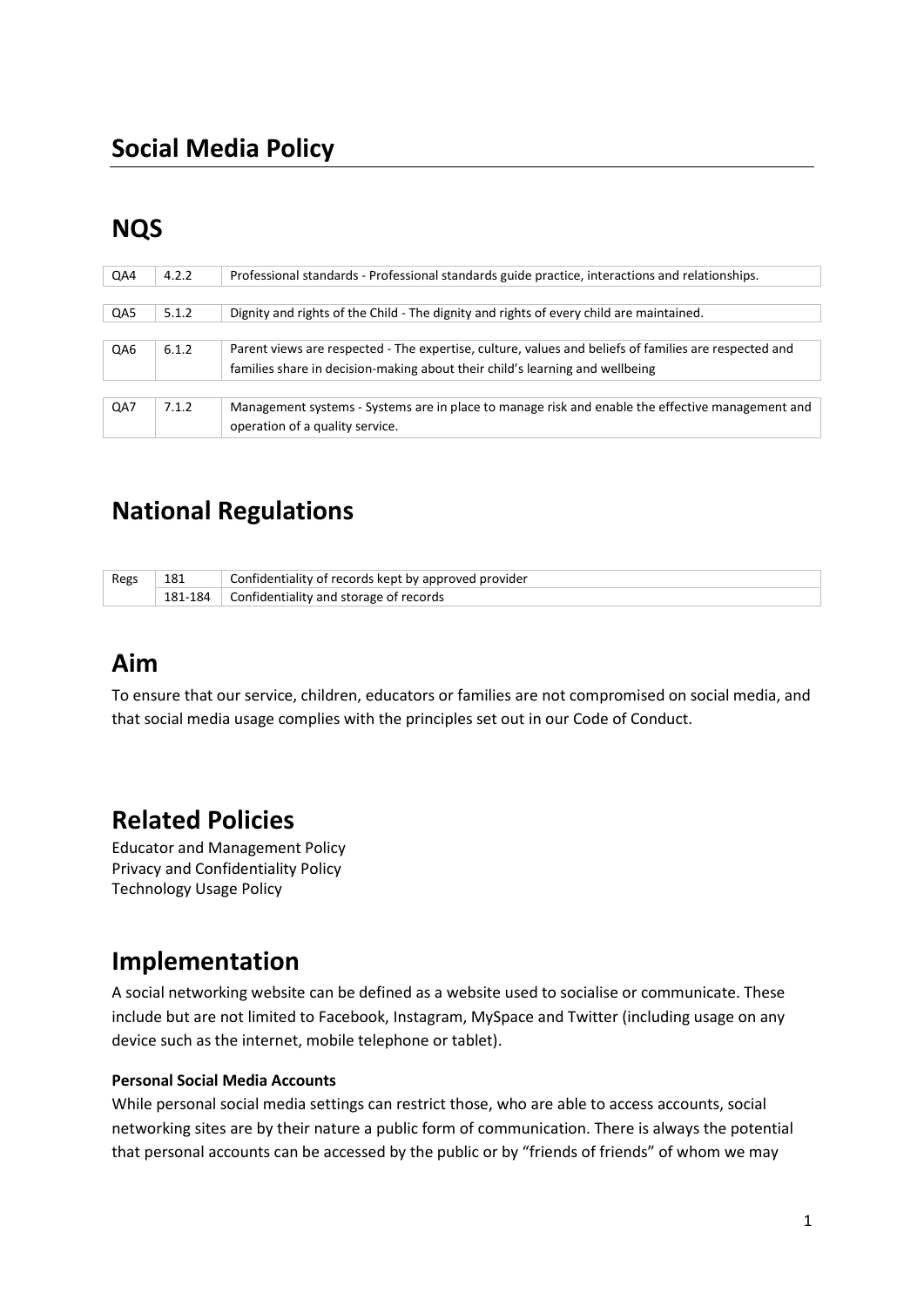have been previously unaware. It is therefore extremely important not to post information about the Service, children or families on personal social media accounts.

In relation to their personal social media accounts, the Approved Provider, Nominated Supervisor, educators, staff members and volunteers will not:

- access their social media accounts on any device while educating and caring for children.
- send or accept 'friend requests' from parents or family members that have children at the Service.
- post any information about what happens at the Service.
- post any photos taken at the service or on an excursion. If this occurs families will be contacted immediately. If possible, the social networking website will be contacted to delete the photos.
- post any material that is offensive, defamatory, threatening, harassing, bullying, discriminatory or otherwise unlawful.
- post any material that could bring their professional standing into disrepute.
- post any material that could damage the employment relationship, the employer's/Service's reputation or commercial interests, or bring the employer/Service into disrepute.
- pose as a representative of the employer or express views on behalf of the employer.
- use the service logo or email without permission.
- disclose confidential, private or sensitive information.
- publicise workplace disputes.

The Approved Provider or Nominated Supervisor will:

- use our Grievance Guidelines to investigate any circumstances where an employee or volunteer brings their professional standing into disrepute by posting information on their personal social media account that is offensive, defamatory, threatening, harassing, bullying, discriminatory or otherwise unlawful. A possible outcome of the investigation for employees is termination of employment.
- use our Grievance Guidelines to investigate any circumstances where an employee or volunteer damages the reputation or commercial interests of the Service/employer through material posted on their personal social media account, including material that is confidential, private or sensitive. A possible outcome of the investigation for employees is termination of employment.
- use our Grievance Guidelines to investigate any instance where someone working at the Service is defamed, bullied or harassed on social media by a family or community member connected to the Service. Families will not defame, harass or bully any person working at the Service through social media and may face possible termination of their child's place at our service if this occurs.
- contact the police and other relevant authorities if a person working at the Service breaks the law in relation to social media eg through defamation or bullying.